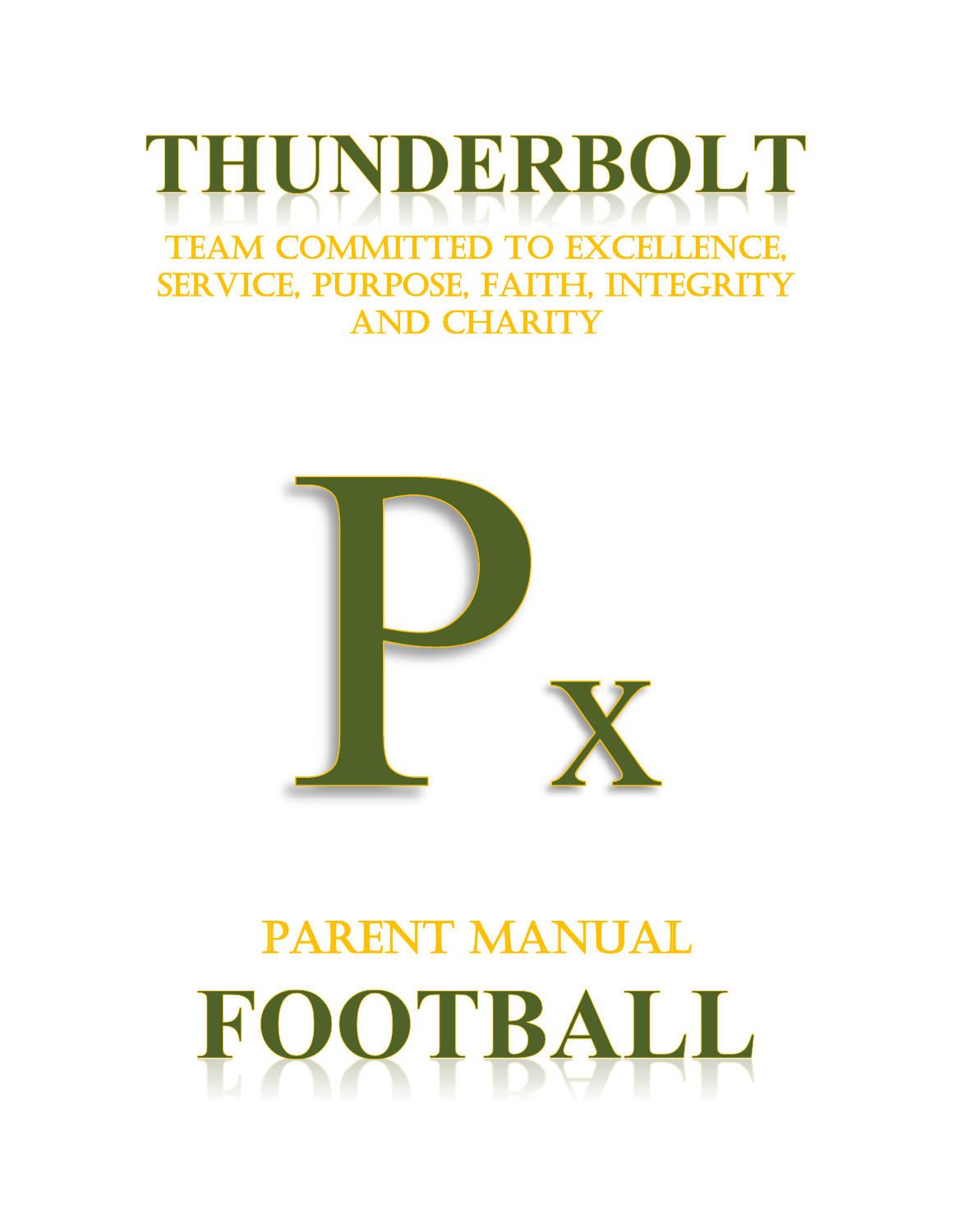### **TABLE OF CONTENTS**

### **LINCOLN PIUS X VISION STATEMENT**

### **CORE VALUES**

### **PERSONAL INFORMATION**

**Family Information**

### **PLAYER AND TEAM INFORMATION**

- **Practice**
- **Participation in Other Sports/Activities and Part-Time Jobs**
	- o **In-season**
	- o **Out-of-season**
	- o **Part-time jobs**
- **College Recruiting**
- **Violation of School Policy or Rules**
	- o **Hazing**
	- o **Social media**

### **PARENT INFORMATION**

- **Parent Role**
	- O **Parent-Player, Parent-Coach, Parent-Parent**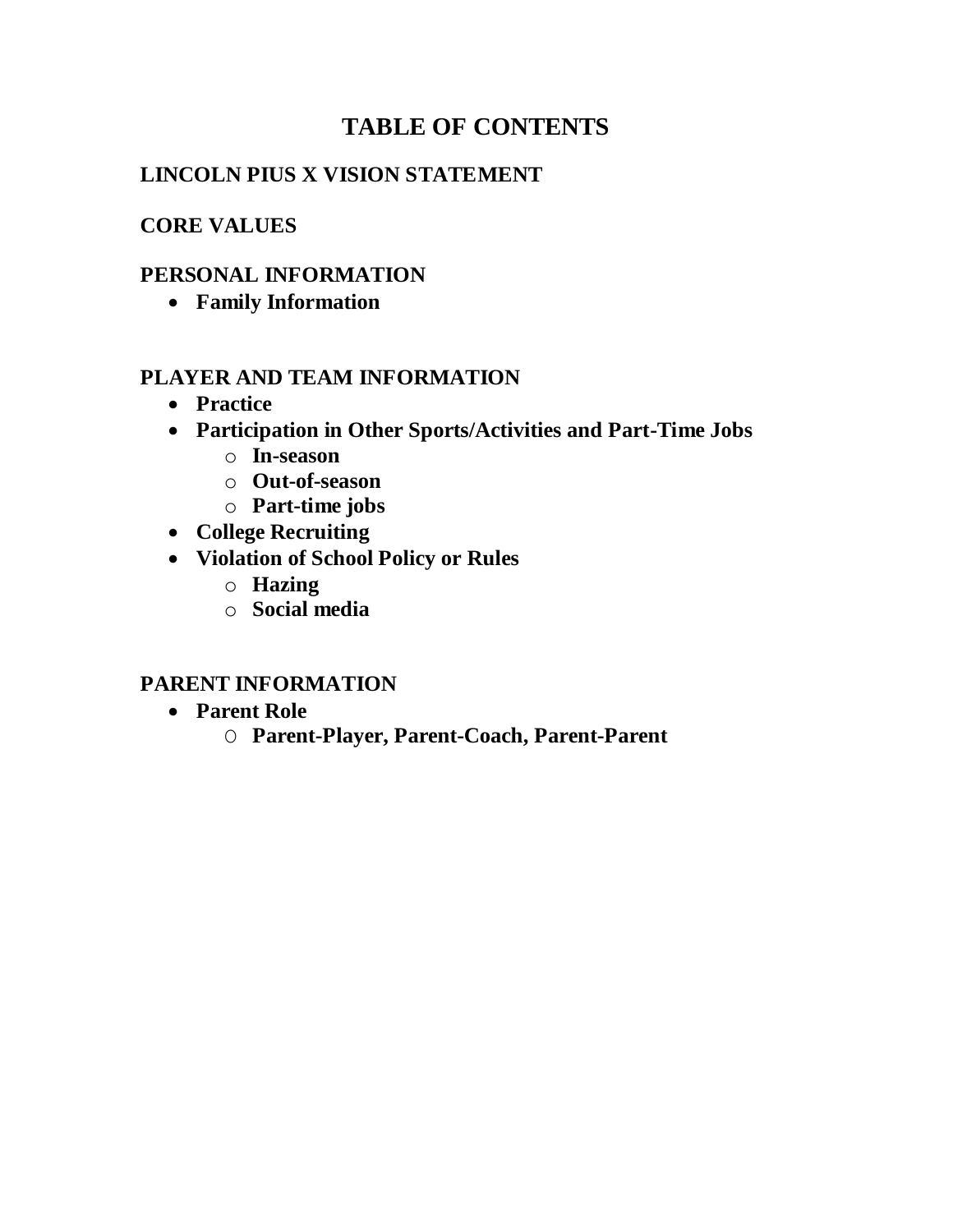## Lincoln Pius X vision STATEMENT

To graduate men and women who will experience the joy of an authentic, Christ-centered life of service, in which they will use their gifts to help others know and love God.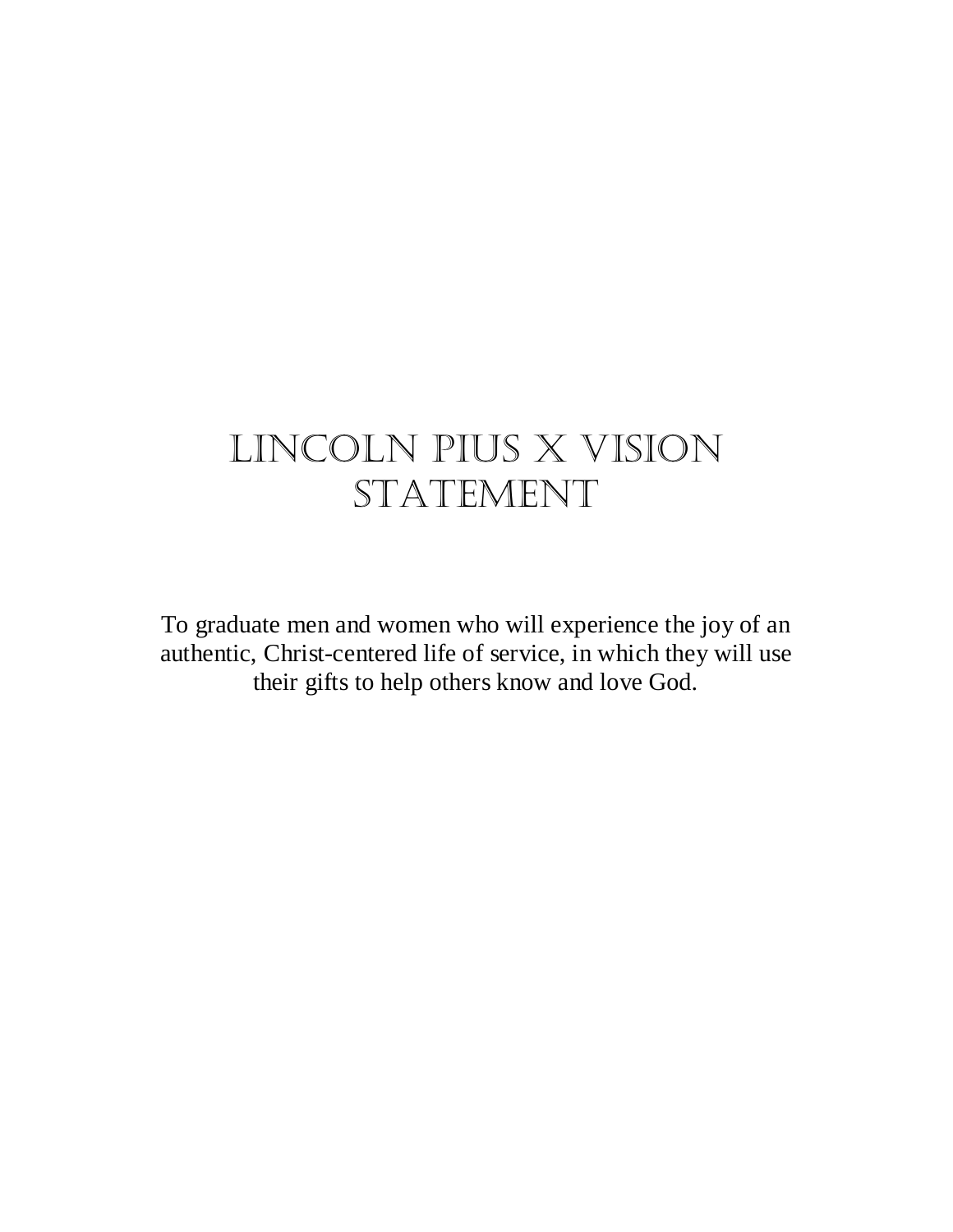### Lincoln Pius X Core Values

### Excellence

### **Fulfilling our greatest potential**

 **Foster an understanding and an expectation of the individuals accountability to self and team, and through that accountability we are capable of achieving more than our perceived physical, mental, and emotional limits**

### **SERVICE**

### **Desiring to humbly help others**

 **Embracing the realization that we are not always the center of attention and that many times our job is not glamourous but performing it to the best of our abilities is vital for the achievement of a group working towards a common goal** 

### **PURPOSE**

### **Using our God-given talents well**

 **Dedicating ourselves to self-improvement of talents through hard work, training, and study and offering up those efforts to God with the understanding that all we are and all we have is given to us by Him to glorify Him**

### FAITH

### **Believing and trusting in Jesus and His Church**

 **Remembering that our salvation is not by our doing but through Jesus' sacrifice on the cross and we should demonstrate that faith through prayer and our own personal sacrifice**

### Integrity

### **Doing what is right**

 **Learning about how the values we have guide the decisions we make and form the people we will be, and these choices have a lasting effect on our teammates, coaches, families, and friends**

### CHARITY

### **Loving God above all things**

 **Knowing that God and all he has created deserves our complete love and respect**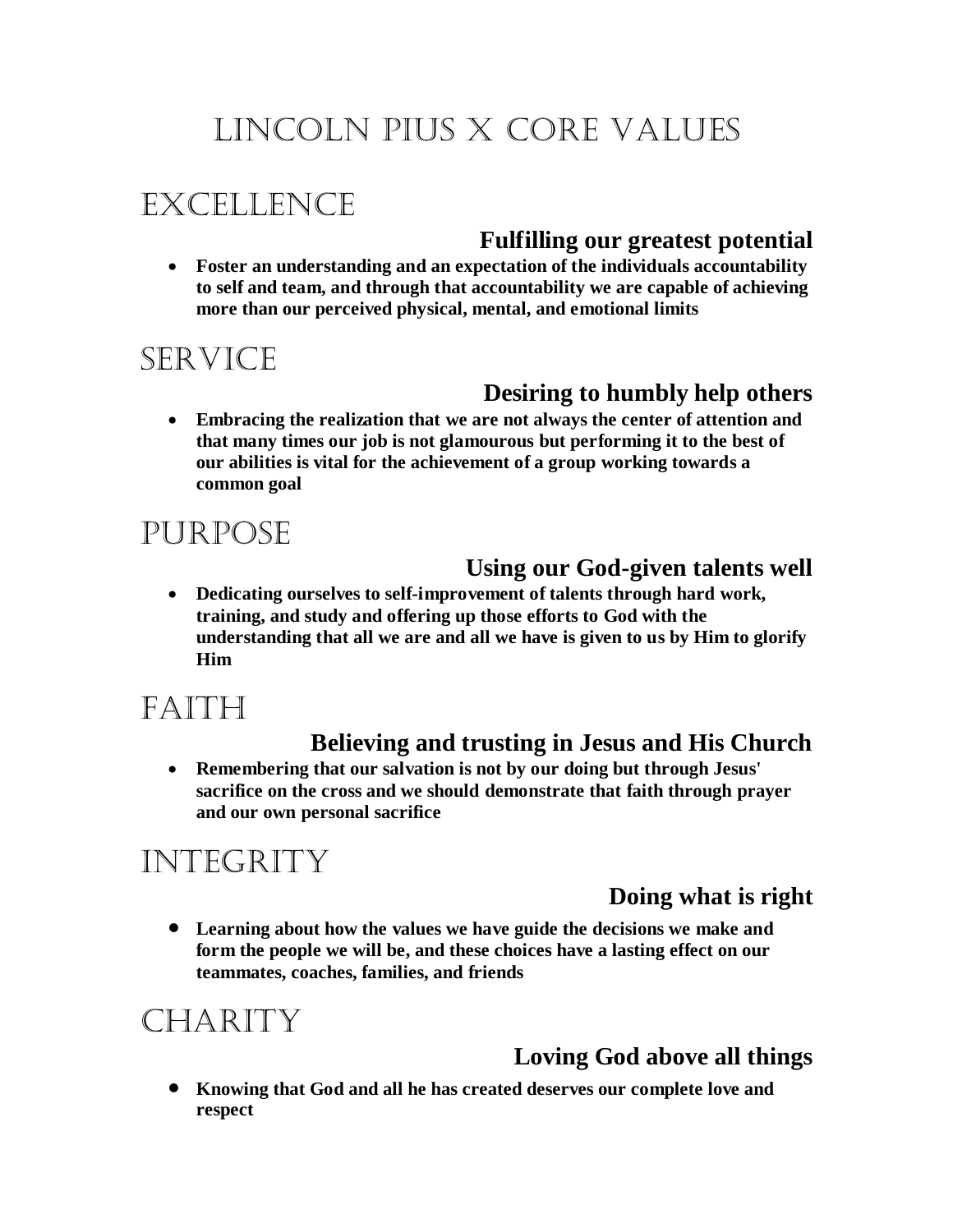

# Personal Information

- **The youngest of four, born in Lincoln, NE to James and Irene Kearney**
- **Raised as a member of Cathedral of the Risen Christ Parish**
- **Graduate of Lincoln Pius X High School (1998)**
- **Graduate of the University of Nebraska-Lincoln (2004)**
- **Married to my wife Cathy on August 11th, 2007 at Saint Peters Church Lincoln, NE. (two days before football practice began)**
- **Blessed with the birth of our daughter Willa Rose on January 28th, 2009. Blessed a second time with the birth of our daughter Mae Lillian on August 9th, 2011**
- **Current members of Cathedral of the Risen Christ Parish**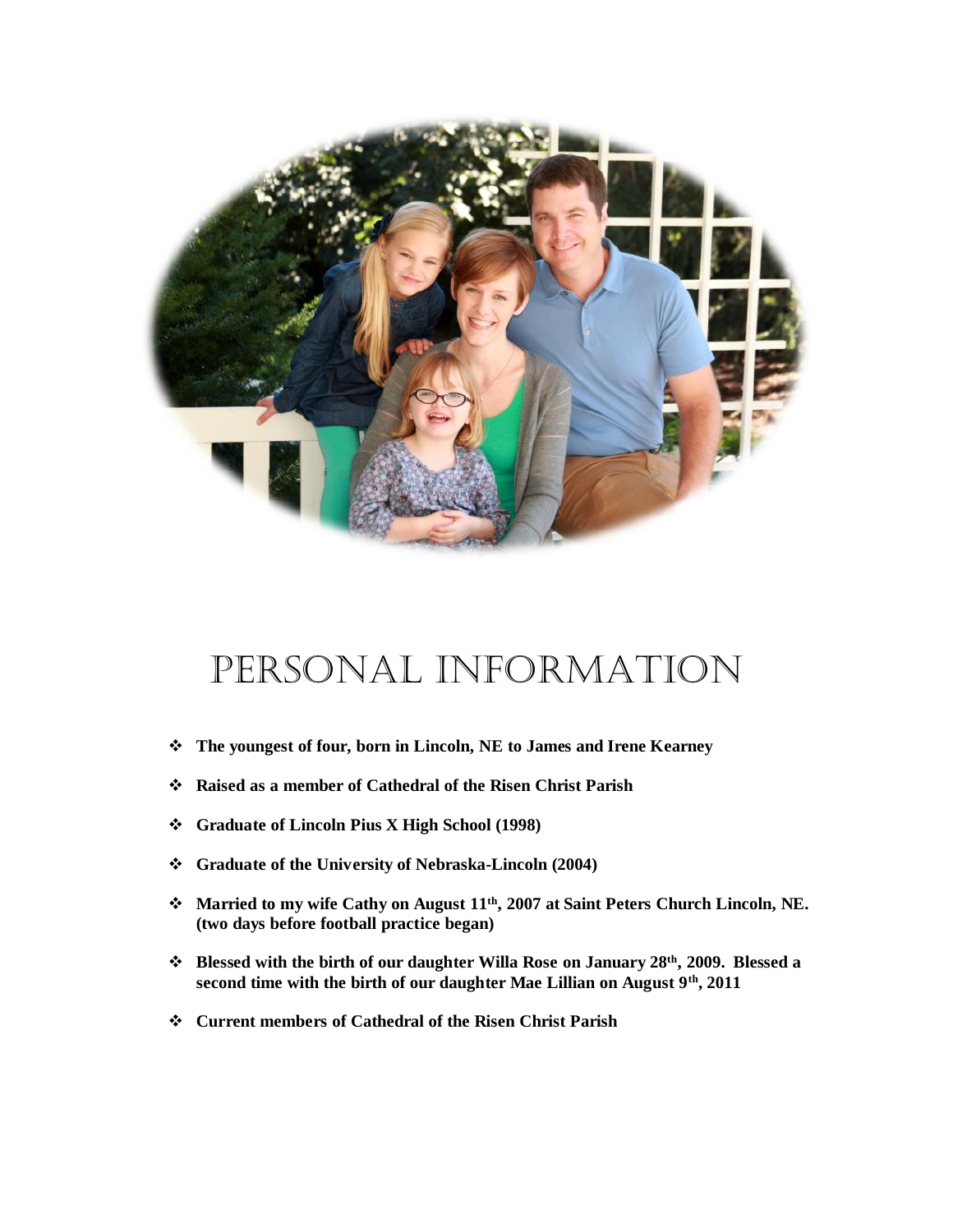# Player and Team Information

The Pius X football team is an extension of the vision statement and core values established within the walls of Pius X High School. A commitment to the Pius X Football team affords young men a unique opportunity to experience and develop this vision and core values on and off the field. The coaching staff will be an example of these core values, and will work to establish and develop them when instructing, educating, and motivating student athletes to achieve through the vehicle of football.

#### **Practice**

Daily commitment to individual and team improvement is the cornerstone of any successful program. Lasting success is not built on big leaps, it is built on daily improvement of fundamentals and execution within a defined role. This is a fundamental life lesson, showing up to school, work, or life in general, and giving your best will create an opportunity for success. The opposite, inconsistency, creates a likelihood of long-term failure. The only acceptable reasons to miss practice is classroom help, illness, or family emergency. If a student athlete does miss practice due to one of these reasons he will be expected to make up each missed practice by completing extra work before or after practice when he returns. This policy does not indicate "punishment" for missing but allows the student athlete to demonstrate his commitment to his teammates and his commitment to the team by completing some of the work he missed. Absences for any other reason will also include completing extra work before or after practice, but will also include a reduction in playing time, inability to suit up for competition, or (repeated offenses) possible removal from team.

#### **Participation in other Sports/Activities and Part-Time Jobs** *In-Season*

Once practice starts, the commitment to the Lincoln Pius X Football team must be a total commitment. It is a hindrance to be fully involved with another sporting team during the football season. The risk of injury, fatigue, or absence from your commitment to your teammates and performance of your role on the team cannot afford to be jeopardized. If participation, on a *very* limited basis, for another sport is desired that must be discussed with Coach Kearney prior to the football season beginning. Any participation not discussed with Coach Kearney will be a violation of team rules and lead to suspension or possible dismissal from the team.

#### *Out-of-Season*

All student athletes that participate on the Lincoln Pius X Football team should pursue opportunities, outside of the football season, to participate and compete on other athletic teams or within other activities at Lincoln Pius X. Participation in other sports or activities provides an opportunity to see and apply the "core values" in different ways. It also provides an opportunity to compete and build on other important character qualities such as hard work, dedication, and teamwork. A well rounded high school experience prevents "burnout" or "overuse" and promotes multifaceted development.

*Part-Time Jobs*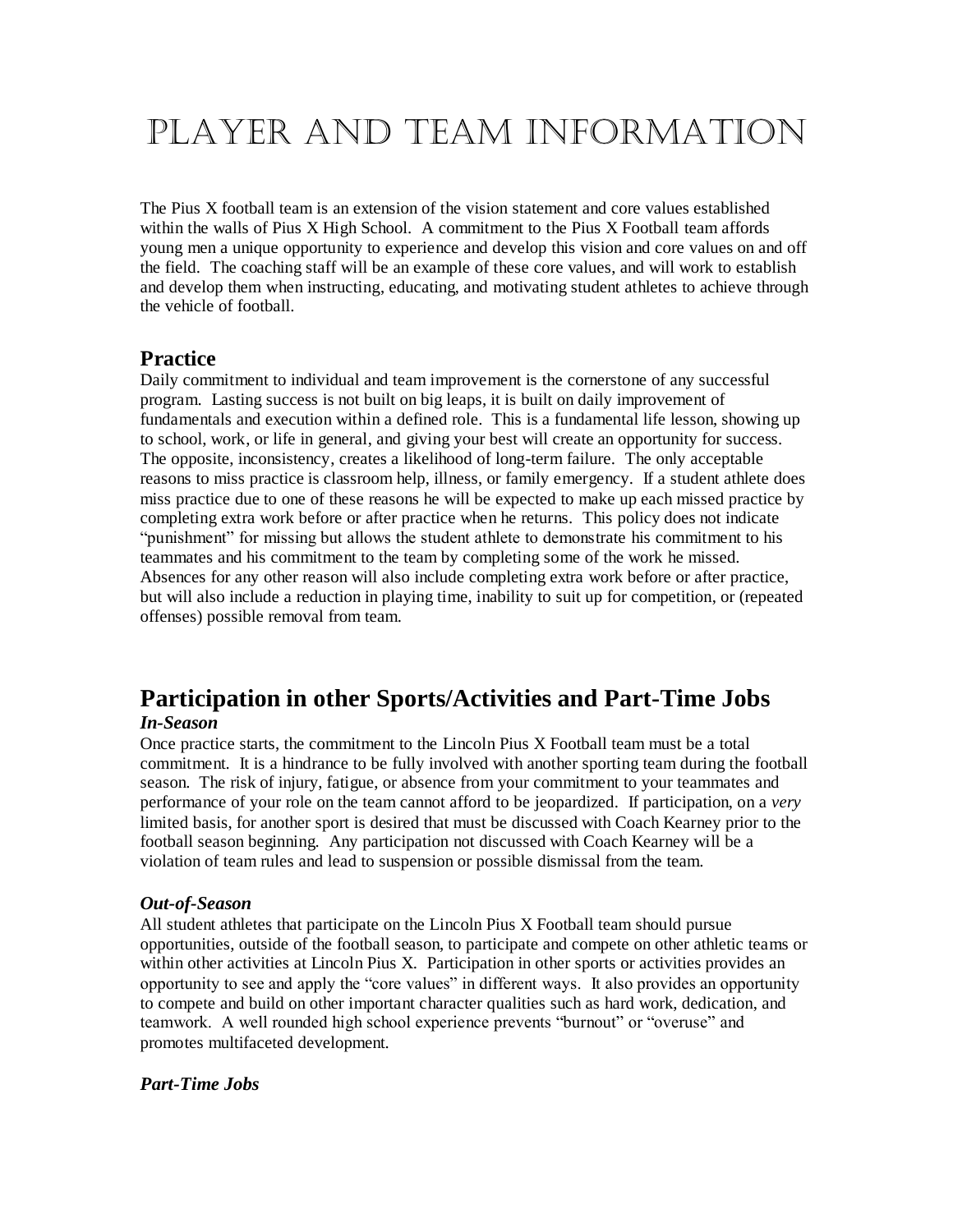Part-time jobs are an important part of the high school experience. Many jobs help to teach students how to better manage time, resources, and school work. All are qualities of the next stage in life needed to be successful. All these qualities are part of the student athlete's life, and participation in football will demand the development of these qualities. If a part-time job is necessary during the football season, it should be such that it will not interfere with the student athlete's commitment to the Pius X Football team.

### **College Recruiting**

Many student athletes have the desire to play football after their time at Lincoln Pius X High School. It is part of my job to help them achieve this goal. I am committed to help them organize and complete any paperwork that is necessary for participation, understand the differences in collegiate levels and set realistic goals, contact college coaches, and set up meetings with recruiters for the purpose of playing collegiately. Furthermore I will have a meeting, as a group, with interested student athletes the summer before their junior year to discuss recruiting, options and resources available, and expectations of recruiters.

### **Violation of School Policy or Rules**

Participation on the Lincoln Pius X Football team has the ability to greatly enrich the growth and development of a student athlete into the man that God wants him to be. It is an absolute privilege to be a part of the Pius X football team and because of that privilege members will be held to a higher standard. Since the team is an extension of the school setting all school policies and rules will apply to the football team. Any violation of school policies or rules and subsequent punishment will take precedent over any activity associated with the football team. Additionally due to the nature of football being a team sport in which trust is developed between teammates and between player and coach, breaking of that trust may result in additional steps to be taken by the student athlete to regain lost trust. Those steps may including but are not limited to, team apology, sacrifice of playing time, and added work before or after practice. In some cases a player may need to be removed from the team to better serve him and his ability to deal with any issues. Pages 38-40 of the *Student Handbook* defines and outlines the consequences a student is subject to if a violation of policy or rules occurs.

#### **Hazing...**

*(Ch. 28 Sec. 311.06: Nebraska State Law on Hazing)...any activity by which a person intentionally or recklessly endangers the physical or mental health or safety of an individual for the purpose of initiation into, admission into, affiliation with, or continued membership with any organization...* 

The Pius X Football program and all entities within will have no tolerance for hazing. A student athlete earns his privileged status to be a part of the Pius X Football program by his commitment to acquiring and developing the core values discussed previously. Any belief in a system of embarrassment, punishment, or harm as a way to show commitment or gain privilege is contrary to the message of Jesus and to the goal of participation in football. *This is subject to the "Violation of School Policy or Rules" paragraph above.*

#### **Social Media…**

Your presence on social media is a big part of who you are as a person and as a teammate representing the Pius X football team. Negative comments towards teammates, coaches, opponents, etc. are not in line with the mission and core values of Pius X High School. If you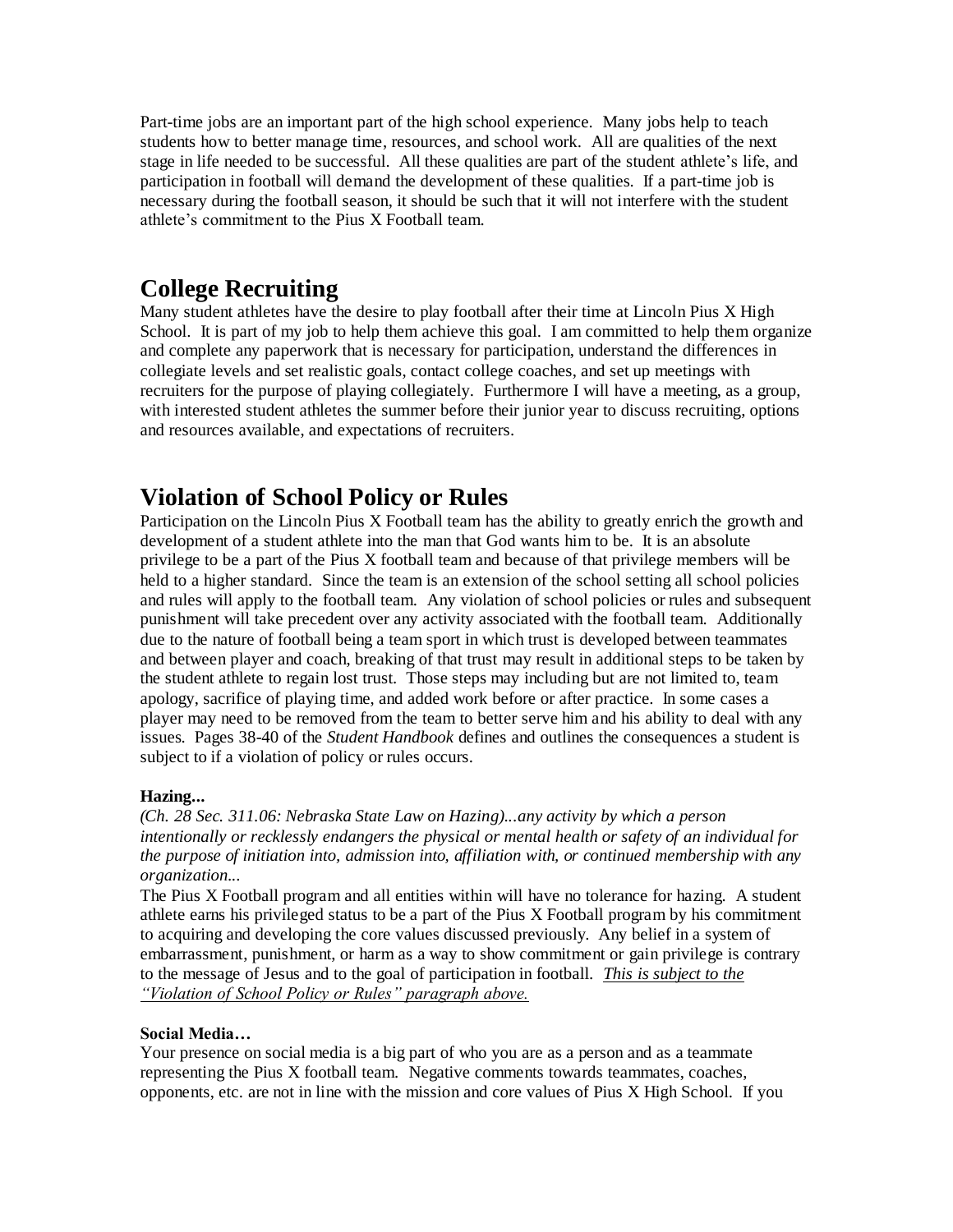have a concern or problem with someone or something associated with the football team you should deal with it appropriately by talking directly to them or a coach about the concern or problem. It should also be noted that recruiters, and future bosses are looking at your presence on social media to help them determine whether you are someone they want to be a part of their teams or businesses. *This is subject to the "Violation of School Policy or Rules" paragraph above.*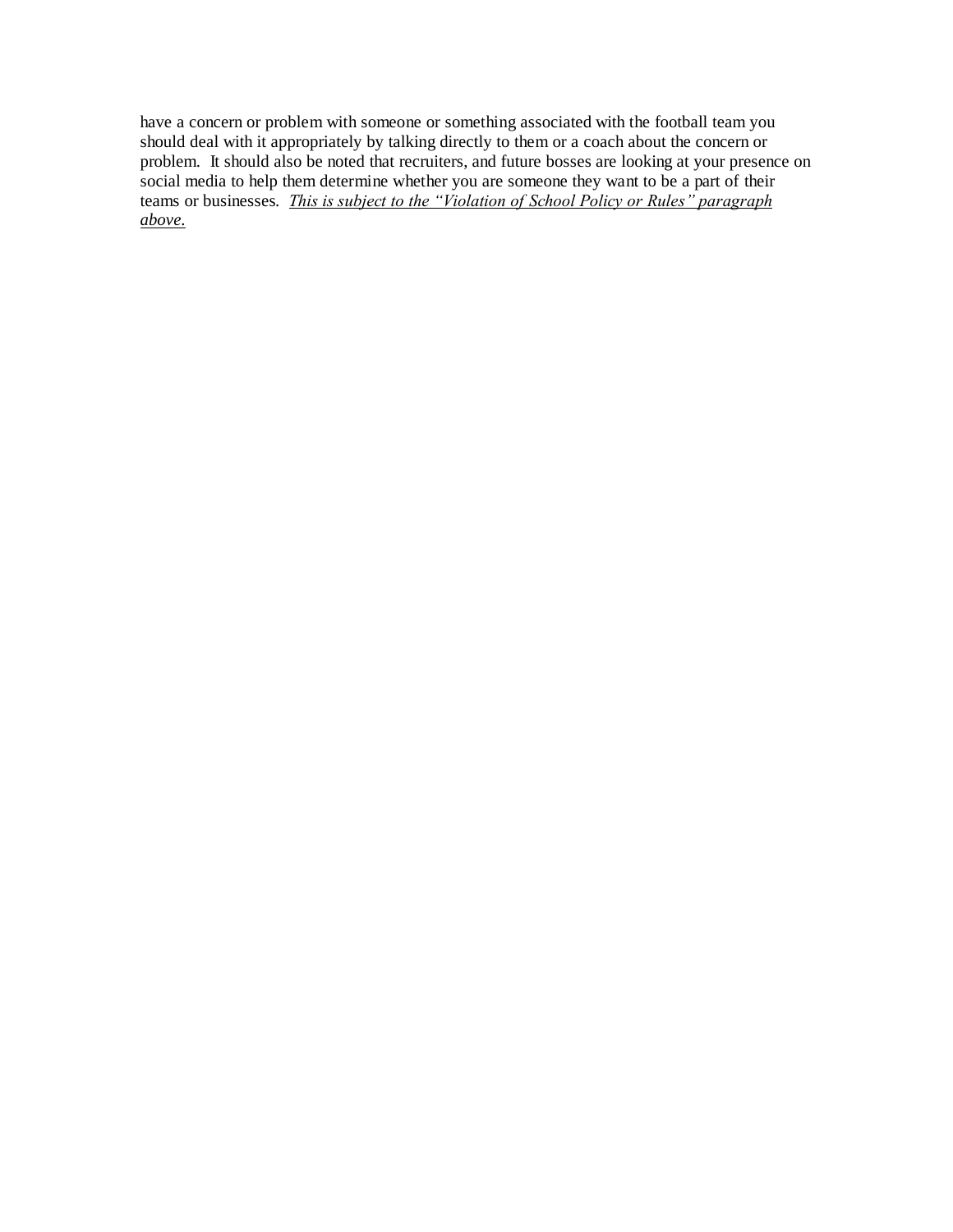# Parent Information

Unquestionably one of the main factors in the success of students, student athletes, coaches, and teams at Pius X High School is the support and sacrifice of parents. That support and sacrifice allows student athletes and teams to focus on the process of learning and becoming the young men and women that the vision statement and core values strive for them to be. That same support and sacrifice is extended to the coaches that are entrusted with using their sport or activity to further deepen the growth of the core values and ultimately the attainment of the vision statement for all students. The parents are without question one of the first reasons given when asked "Why do you teach and coach at Pius X High School?" or "What makes Pius X High School so great?". I will work closely with the "Parent Group" to organize the meals, get together, and other activities that are such a great part of the Lincoln Pius X Football program. I have also taken the opportunity to define the "Parent-Player", "Parent-Coach", and "Parent-Parent" relationships that are part of a successful program.

### **Parent role**

#### **Parent-Player**

The sport of football presents daily experiences and circumstances, successes and failures. Away from the field the "Parent-Player" relationship is vital to the student athlete in understanding and using these experiences and circumstances, successes and failures to grow. The parent helps the student athlete by showing support and focusing on growth within the core values. The parent is also able to reinforce the importance and value of being part of a team, similar to a family, or the body of Christ, trying to achieve something greater than the individual would ever be able to on their own. By fostering a positive "Parent-Player" relationship the parent has the opportunity to use football to grow themselves, and to strengthen the bond between them and the student athlete.

#### **Parent-Coach**

Both parent and coach are dedicated to service and sacrifice to help the student athlete achieve success. The "Parent-Coach" relationship is cooperative in nature using their setting to educate. The coach focuses on the student athlete's success through daily growth and improvement in understanding of the core values via the vehicle of football always with an emphasis on the importance of team success being a sign of the individual's success. Similarly the parent focuses on the student athlete's success through daily improvement or understanding of the core values via the home setting and within the family.

The "Parent-Coach" relationship is not cooperative in nature when it is focused on less meaningful measurements of growth such as winning and losing, individual success or failure, and playing time. These more superficial measurements of success can be contrary to, and become a barrier to growth within the core values. These topics will not be a part of, or discussed within the "Parent-Coach" relationship. Just as the parent must make decisions that are best for the entire family's success, so to the coach must make decisions that are best for the team's success. If a student athlete feels the need to discuss his performance then the parent should encourage their son to meet with his position coach and/or the head coach.